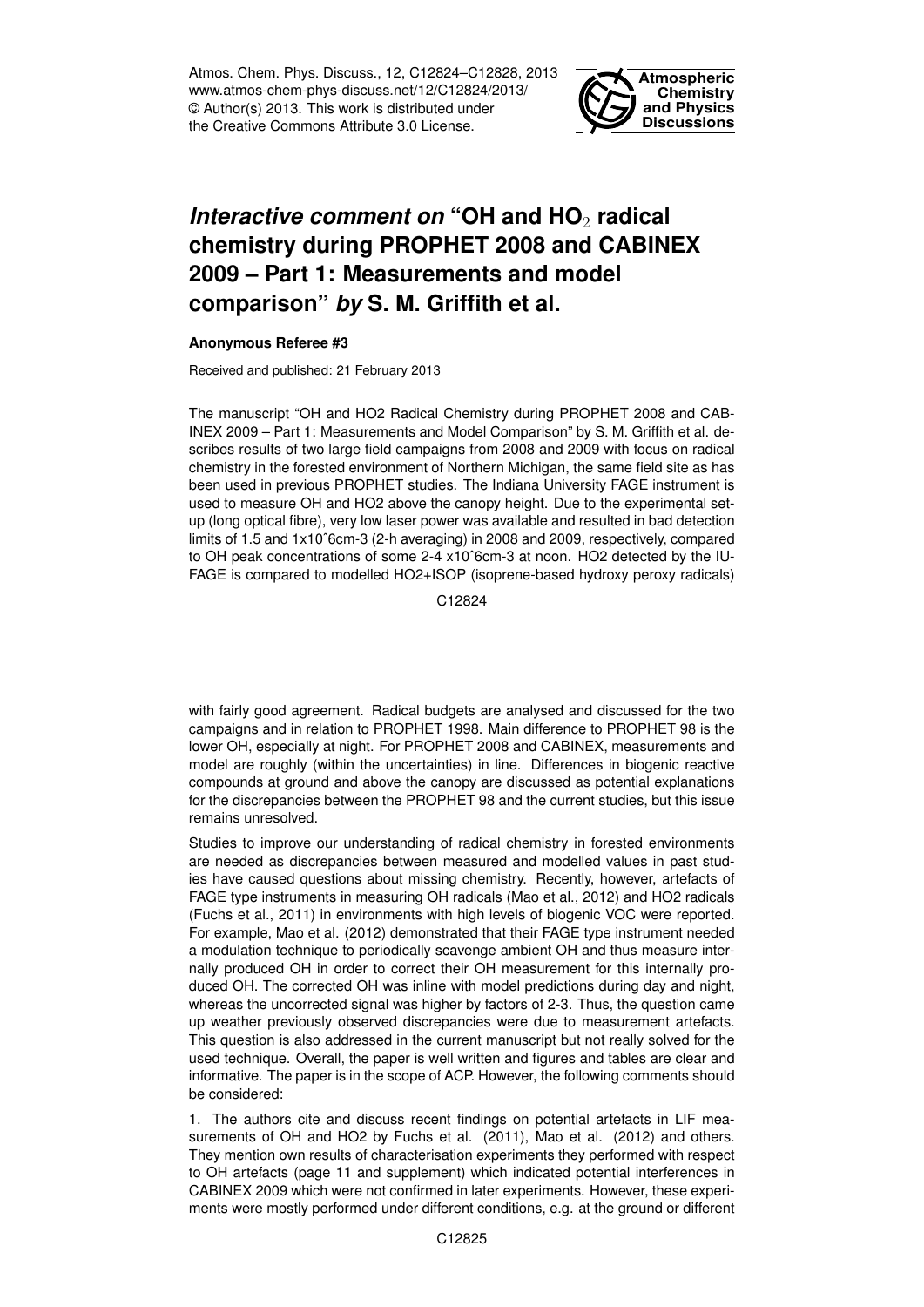locations or different times, such that it is not really clear weather artefacts have occurred during PROPHET 2008 and CABINEX 2009. With respect to HO2, the authors mention interference experiments with respect to a few organic compounds (p. 12 and supplement), but again the amount of artificially measured ROx in HO2\* mode is not clear. Given the uncertainty in the scientific community concerning photochemistry in forested environments, the potential artefacts of the Indiana University FAGE measurements should be better presented and discussed more thoroughly.

2. There exist some discrepancies in the measured atmospheric compositions between PROPHET 2008 and CABINEX 2009 which need some further discussion. NO2 differs by factor 2 between 2008 and 2009 though the NO, O3 and J(NO2) are apparently very similar. In the supplement it is mentioned that different inlet lines have been used. Has the titration of NO by ozone in the inlet line been taken into account, or what else could have caused this difference? Formaldehyde in 2008 was not measured during the campaign but only subsequently and a correlation with ozone was used to construct the levels of HCHO in 2008 (see Supplement). What is the uncertainty contribution of this assumption? Isoprene and VOC were measured by different methods in both years – how has the comparability of the results been achieved? Finally, the photolysis rates are given with 50 and 30% 1-sigma uncertainties in 2008 and 2009, respectively. Also, diurnal cycles of J(O1D) on clear sky days differ by up to 20%. Given the high sensitivity of the model with respect to photolysis frequencies, NO, and VOC, the different model results in 2008 and 2009 are questionable because these may be due to errors or artefacts in ancillary parameters. This should be further discussed.

3. There were substantial deviations in OH between model and measurements in the 1998 PROPHET study that were attributed to organic chemistry (Tan et al., 2001). In 2008 and 2009, such deviations are not observed. The authors do not appropriately analyse the differences between those studies and provide explanations. Especially, with respect to the known artefacts in FAGE radical measurements (see above), the authors should be able to separate experimental issues from atmospheric composition

C12826

issues and model issues.

4. What can we learn from the studies at the PROPHET site? PROPHET 1998 was not in-line with models, whereas PROPHET 2008 and CABINEX 2009 agree (more or less) with model predictions. Given the current doubts in measurement technique of OH and HO2 by LIF, the large experimental uncertainties especially for OH (laser power), and the model uncertainties mainly due to ancillary data, there is a fairly unclear situation of what the comparison between measurements and model can be useful for. Accordingly, the authors should further discuss the "agreement" with the model and the disagreement in 1998 in light of uncertainties and artefacts.

Specific comments:

p. 3, l.7: which other "long-lived greenhouse gases" are meant here?

p. 9, ll.7: please, specify the remaining laser power entering the cell and comment on the impact of all the mentioned effects (temperature and humidity) on the sensitivity of the instrument and how constant sensitivity/calibration was achieved.

p. 10, 1st §: as also the OH fluorescence signal depends on laser power, the argument that the interference is negligible due to the low laser power is not convincing. Please specify the typical and maximum OH artefact due to this ozone interference.

p. 10, last §: In ambient measurements during HOxCOMP (Schlosser et al., 2009), two of the LIF instruments were higher by about 30% and one instrument was higher by about 60% than the CIMS instrument. At least with respect to the latter, this is not really well agreement.

p. 11: see also general comment 1 above. Obviously, contradicting results have been achieved in the interference tests. Since these interferences are a very important issue, it is recommended to present the results of these interference tests and discuss the potential uncertainty contribution due to this interference for the presented OH results.

p. 15, last §: Given the temperature variability of typically between 15 and 25◦C, a